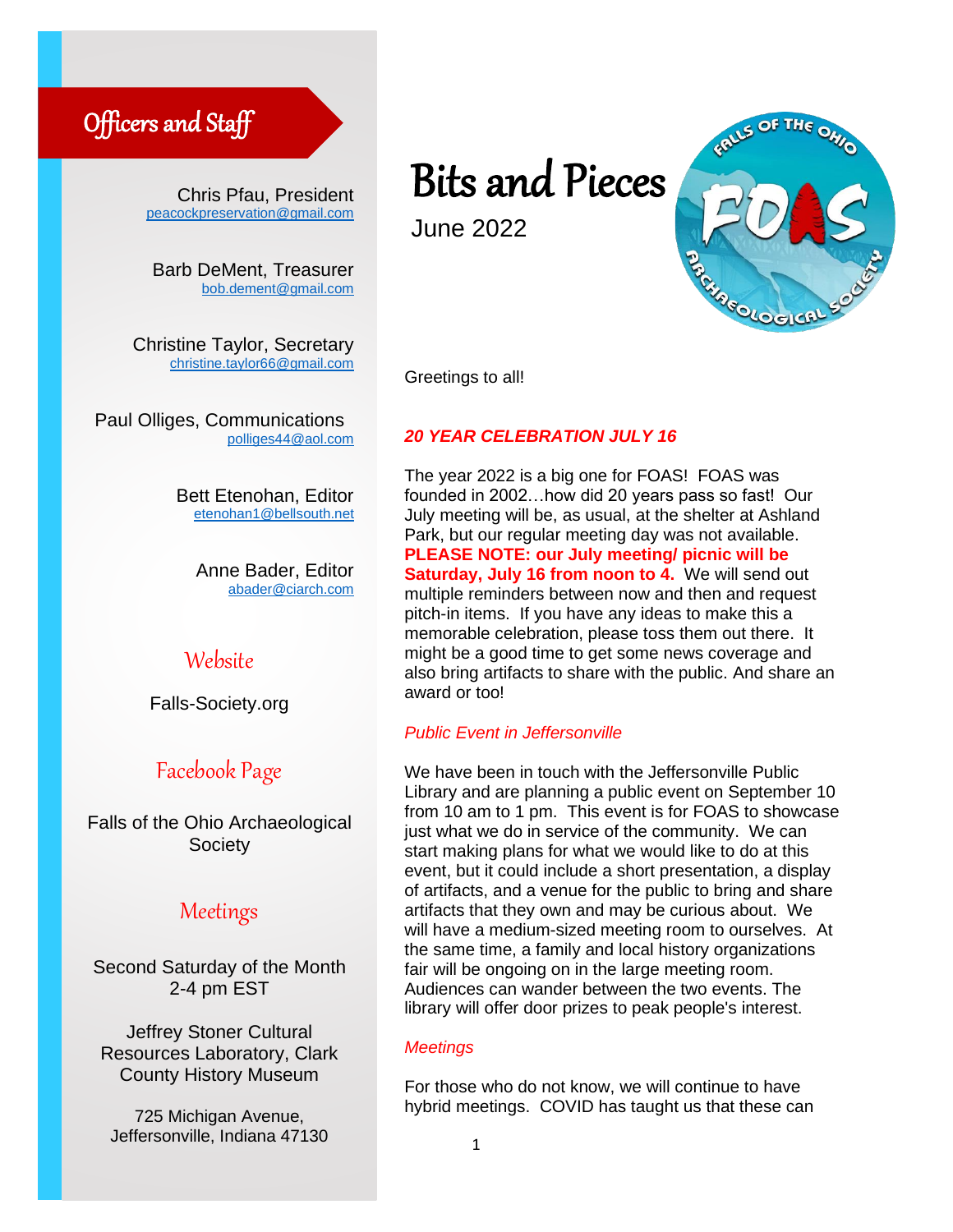work very well and allow those of our members who are elderly or disabled to tune in and listen to guest speakers. It also provides us the opportunity to listen to professional speakers who live some distance away to present to us without the expense and time of traveling. We have several special Zoom presentations from regional experts scheduled for this Fall. More to come on that as the time draws closer. Those who wish to meet in person during our monthly meetings may do so at the lab as usual. If you are still concerned about COVID (I am as it is in the rise again) wear your masks and social distance. And don't come if you are sick! Or you may join the meeting through a Zoom call. Be watching for email communications from Paul with the meeting invitations and link to join the monthly calls.

Thanks to Bob, we continue to have weekly work meetings. These are typically on Tuesdays and Thursdays from 1-???. Bob, Paul, and others, with occasionally Steve Mocas, have been working on the Stemle collection as well as the Hale collection. From what I hear and see, they are doing a great job.

## *Clark County Museum Shovel Probing*

At our last meeting, when we attempted to further investigate the trash pit at the Clark County Museum, a strong storm came in and we were rained out out!!!!! However, before the rain set in, Bob and Christina were able to (finally!) relocate the trash pit that we had partially excavated



six years ago. Several days later, Bob and folks returned to the locations with a tile probe and were able to identify the shape and extent of the concrete foundation discovered previously, which was likely associated with a small shed. The shed foundation had a concrete floor at a depth of 50

centimeters below surface. It measured roughly 6 feet by 3

feet. The foundation was filled with trash and artifacts dating to the mid-twentieth century, and it appears the trash deposit derived from a bootlegging establishment that sold liquor during the time of Prohibition. Now we need to further analyze and document the artifacts and complete our report on this interesting time in Jeffersonville history.



#### *Custer Site Memories*

One of our most important and significant contributions to Falls archaeology has been the investigation of the Custer site in Portland. Because of FOAS, and especially Sundea Murphy, and the kindness of Jack and Sandie Custer, this site is on the map and has gotten recognition in professional publications. It has been a good few years since we last excavated there, and, aside from some presentations at professional conferences and an article by Steve Mocas on the ceramics, we have not yet published a report on this site. However, we have not forgotten it, and plans to prepare a report are in the works. To that end, we want to recognize the efforts of Bett Etenohan and Paul Olliges who have been meeting regularly to record all of the artifacts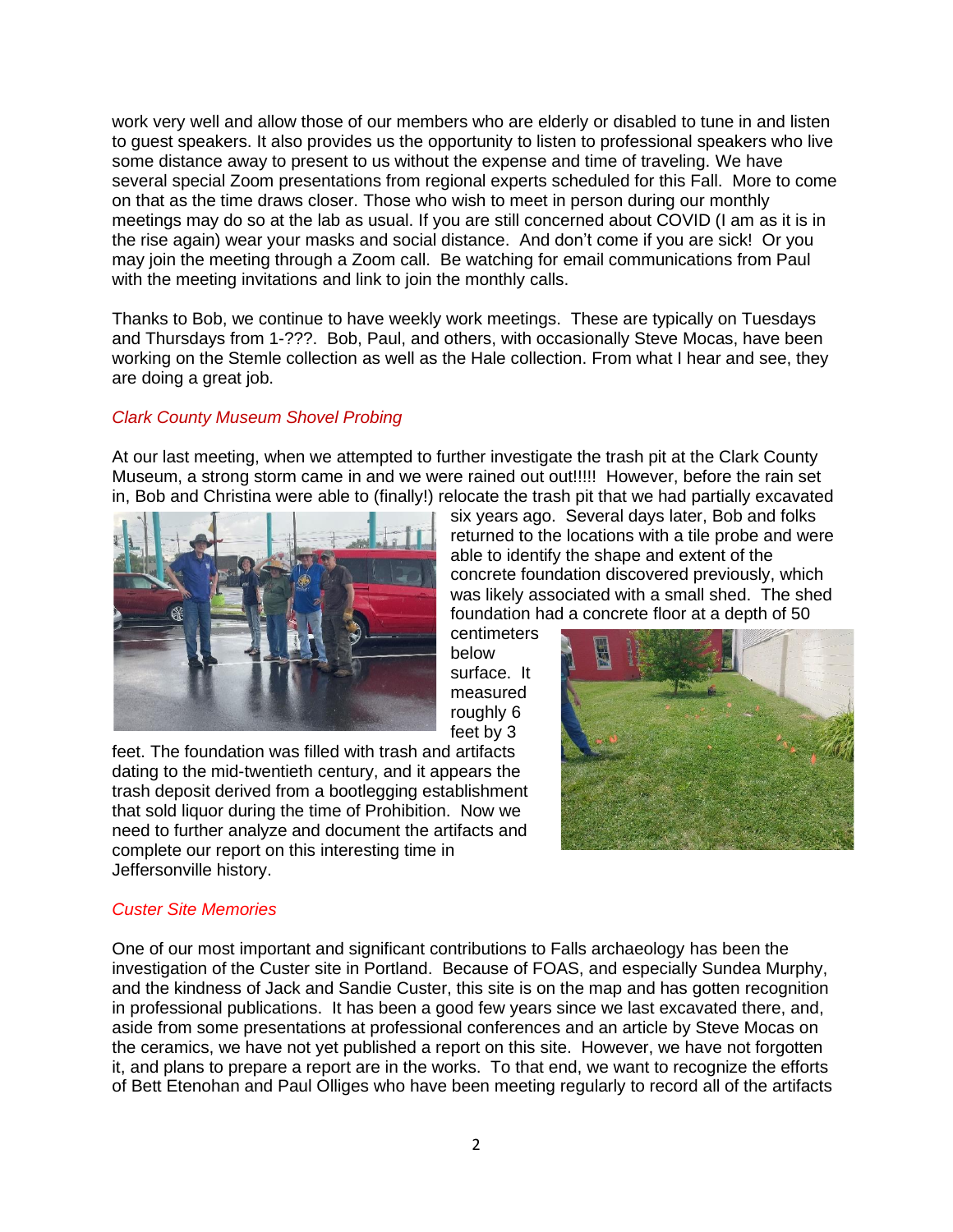in a digital database so that the artifacts can be tabulated, summarized, and tabulated. The following memories of the Custer site work are offered by Bett and Paul.

#### *From Bett:*

While FOAS was busy at the Custer site, I was working full time at the Falls of the Ohio Interpretive Center and caring for my husband's parents, so I wasn't able to participate. It sounded so interesting, I planned a Fall's summer camp for kids so I could work there too! For a week we met at the site and they learned to do the work of real archaeologists. On Saturday the parents came too and the kids demonstrated what they had learned. This went on for several summers, so I learned a lot!

About a year after I retired from the Falls of the Ohio I began working at Anne's office, Corn Island Archaeology, a couple of days a week. Some of the work was tedious but I was surrounded by experienced archaeologists, fascinating artifacts and stories about previous and current excavations, so I was hooked! Anne and I presented programs for school groups and public events with an archaeology kit containing replica tools. We also spent a lot of time working on articles for FOAS



Journals, the E. Y. Guernsey story being my favorite. Hardly anyone knew anything about him until we did that research.

Meanwhile the artifacts from FOAS digs began piling up at the office, so I began cataloging them. Paul had retired by then and offered to do the database entries, since that was what he had done at his workplace. I was very glad to have him take over that part of the job! We both sorted and cleaned the artifacts and learned so much from the Corn Island archaeologists who helped with identifying them. My calendar entries show that our work together began in 2016, so we have been at it a long time, meeting at the office once or twice a week for three to four hours. We finished four other sites, with smaller inventories before starting Custer. At the latest tally we had processed showed that we have made huge progress, though we still have some bags to go through!

# *From Paul:*

In early 2007, FOAS Member Sundea Murphy was invited by the site owners, Jack and Sandie Custer, to have FOAS explore their large yard for Historic and Precontact artifacts. Other than a couple small shed-like structures, the yard had nothing ever built on them, so we'd be digging in an undisturbed site. And the yard was a higher elevation than the 1937 flood, so we wouldn't encounter a floodplain. So we started in early 2007 with Sundea laying out a (5-meter) grid to start doing Shovel Test Probes (STPs).

The house itself is known as the Irwin House and the oldest part was built around 1841 as the Superintendent's house of the Louisville & Portland Canal Company. At some point the house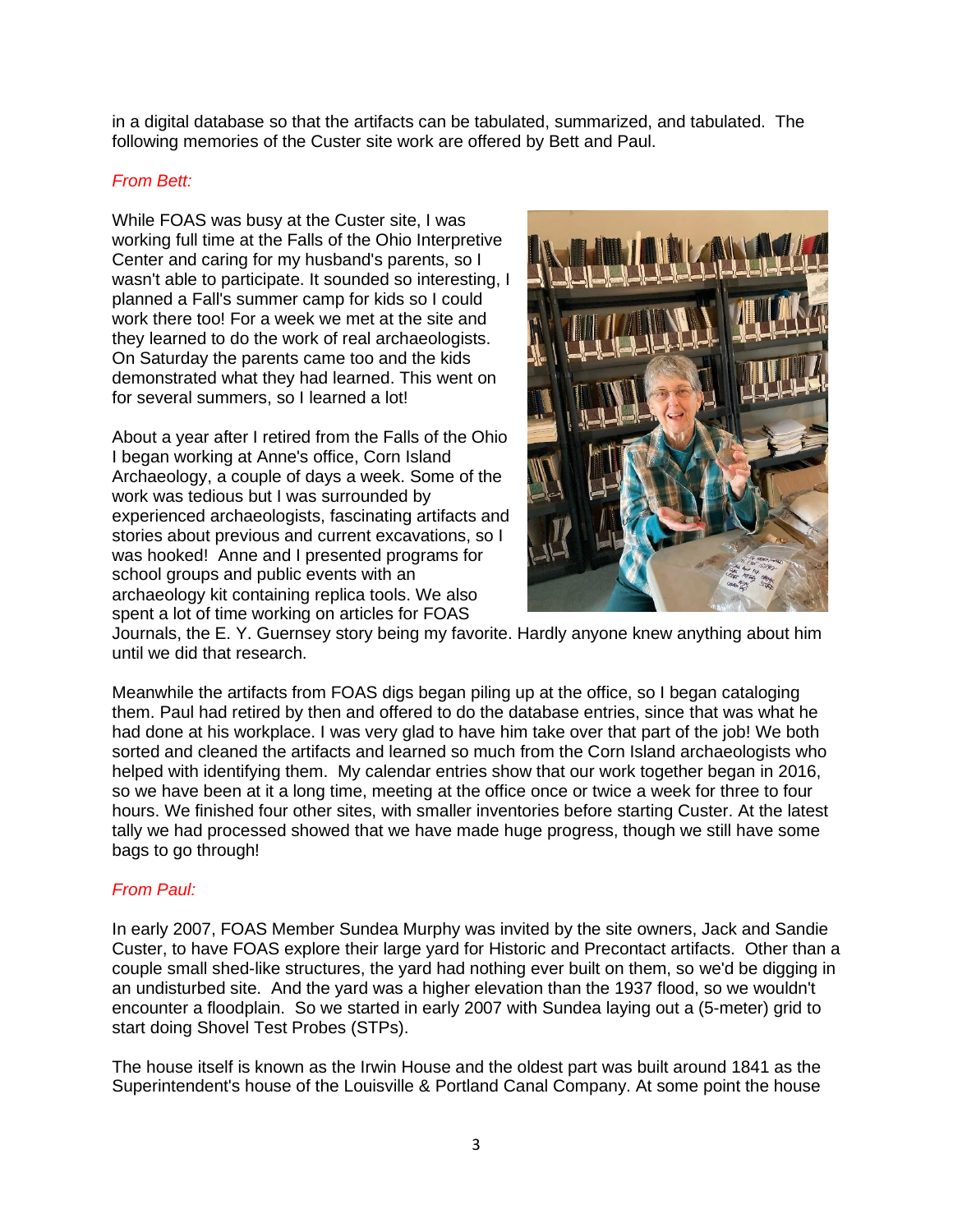was greatly expanded and was the headquarters of the K&I Railroad from very early 1900s to about 1972. The K&I Railroad bridge still stands very nearby.

After the STPs, various spots were identified as places to put down a meter-square unit, or even a 2-meter unit. We found Historic artifacts and lots of Precontact artifacts such as pottery sherds and chert debitage. A few points were found, including one particularly large (several inches long and wide) and perfect point. Anne came to suspect that the area must have been a village with a processing location for turning chert into points, etc. Also, GPR was done by AMEC to identify places for future units. The work at the Custer site went on until 2010, usually just on Saturdays and Sundays in the warmer months. We were mostly working people and few were retired yet.

This was by far the largest archaeology exploration I had ever been involved in and I found it all very interesting. I especially remember seeing post molds pointed out to me; the Precontact Native American people's homes. That impressed me greatly!!

Anne and Sundea submitted samples of charcoal to 2 dating labs and the dates came back to about 500 CE!! We have had hopes for many years since, that after completing the lab and report work on the artifacts from this dig, that we'd be able to do more work in the future, but per Sundea, that most likely won't be possible. Possibly due to the Custer's health and if they still will own the property.

#### *Stemle Collection Project*

In addition to the Custer analysis, Bob and others, assisted by Steve Mocas (thank you!) have been busy working on the Stemle collection. This important collection reflects years of collecting by David Stemle (pictured here), a now retired school teacher, who donated his collection for study. The materials are largely from sites in Harrison County, Indiana but are also from sites in Kentucky, such as Hardin. Of interest to many is a large group (over 50) of chert adzes manufactured from Muldraugh chert. These adzes are believed to be Early Archaic in age, and were being mass produced, possibly for trade, as the site at which they were found in nearby the Knobs containing Muldraugh chert deposits. It is speculated that these adzes, which were wood working tools, may have been used to build canoes. A small study to investigate the use wear on these items is planned to occur soon by





the University of Louisville Center for Archaeology and Cultural Heritage (CACHe) program. Stay tuned. This is fascinating!

The donation of this collection by David Stemle, who took meticulous notes and kept excellent records on provenience, highlights the value of amateur-collected assemblages, and the benefits of cooperative partnerships between professional and collectors.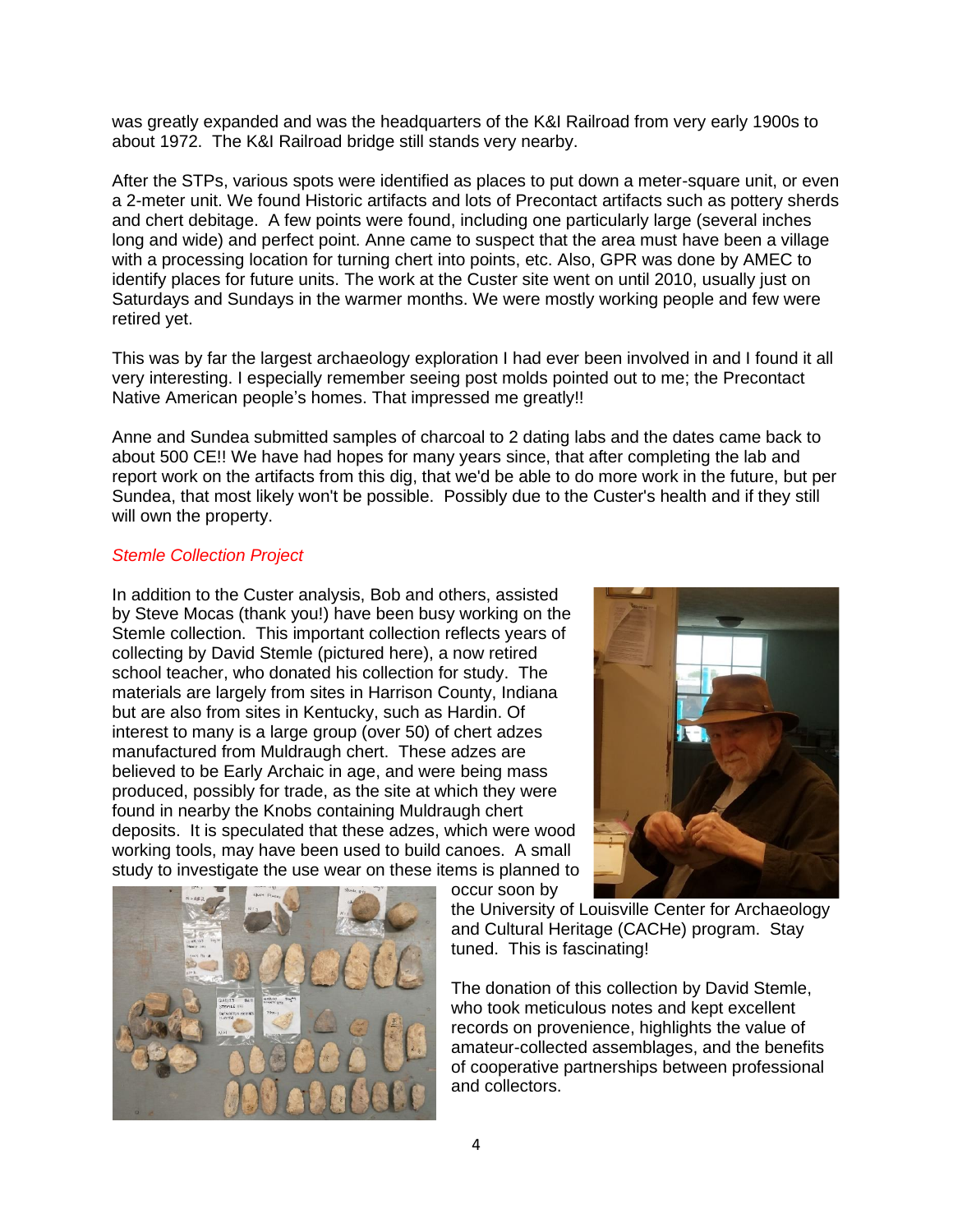#### *Membership*

Our meetings are generally free and open to the public, and anyone can receive emails, newsletters, participate in events, and follow us on Facebook and our Website. But there are some benefits that are available only to paid members. The most significant of these is the Journal and any special printed or on-line publications such as the upcoming projectile point guide (Yes, it is coming). Now that our meetings are hybrid with a virtual component, we can expand our actual membership to people who live beyond the Falls area. In addition to attending meetings, these folks would always have the opportunity to drive over and join us for excavations, celebrations, and public events. So, let's brainstorm on what other advantages we can come up with to tempt folks to join remotely, at a reduce membership rate. Anyone interested in a digital membership, please email us at [abader@ciarch.com](mailto:abader@ciarch.com) or President Chris Pfau at [peacockpreservation@gmail.com.](mailto:peacockpreservation@gmail.com)

#### *Potential Fieldwork for 2022*

It's been a while since we had a public event with some excavation. For two years now, due to COVID, we have not dug at the Conrad Pottery site. But we have several opportunities that we are exploring for this summer. So, stay tuned, and we will see if we can make one or more of these happen. And hopefully, we can attract some younger participants whose knees feel better than many of ours!

#### *FOAS YouTube*

As mentioned before, FOAS now has a YouTube channel, and Anne is working to get the first presentation on that site. That should be ready before the end of June. This will be a brief introduction to the Precontact Native American archaeology of the Falls. Future short videos could include the continuation of our fire-cracked rock experimentation, a presentation on historic archaeology in the area, and one dedicated solely to presenting what is known on the historic-proto historic presence of Native American people at the Falls.

#### *Facebook/Youtube*

A quick repeat from pour last newsletter: for those of you who do not follow us on Facebook, there are so many opportunities to watch and learn on Facebook these days. There is a growing list of Facebook pages across Kentucky that I think you would all enjoy. I am compiling a list of these and will provide that information to you in the future. Facebook has this great advantage, despite some of the negatives, it keeps us all in touch with each other and we can see the great work that is going on in our state and region in archaeology.

There are many presentations by professionals that are also offered during the weekdays when we do not meet. These are posted in Facebook. We try to share as many of these as we can whenever we see them. But those who do not follow Facebook my miss out. So think about it…we have nearly 700 people following our page right now and it is growing. Not following us on Facebook? Just search for Falls of the Ohio Archaeological Society!

## *T Shirts*

Leigh Stein has designed new a T shirt for us that incorporates the river at the Falls with our logo. Rather than printing a bunch of these and not selling them all, this shirt will be available by individual order online. You will be able to pick your color and size. The link to view the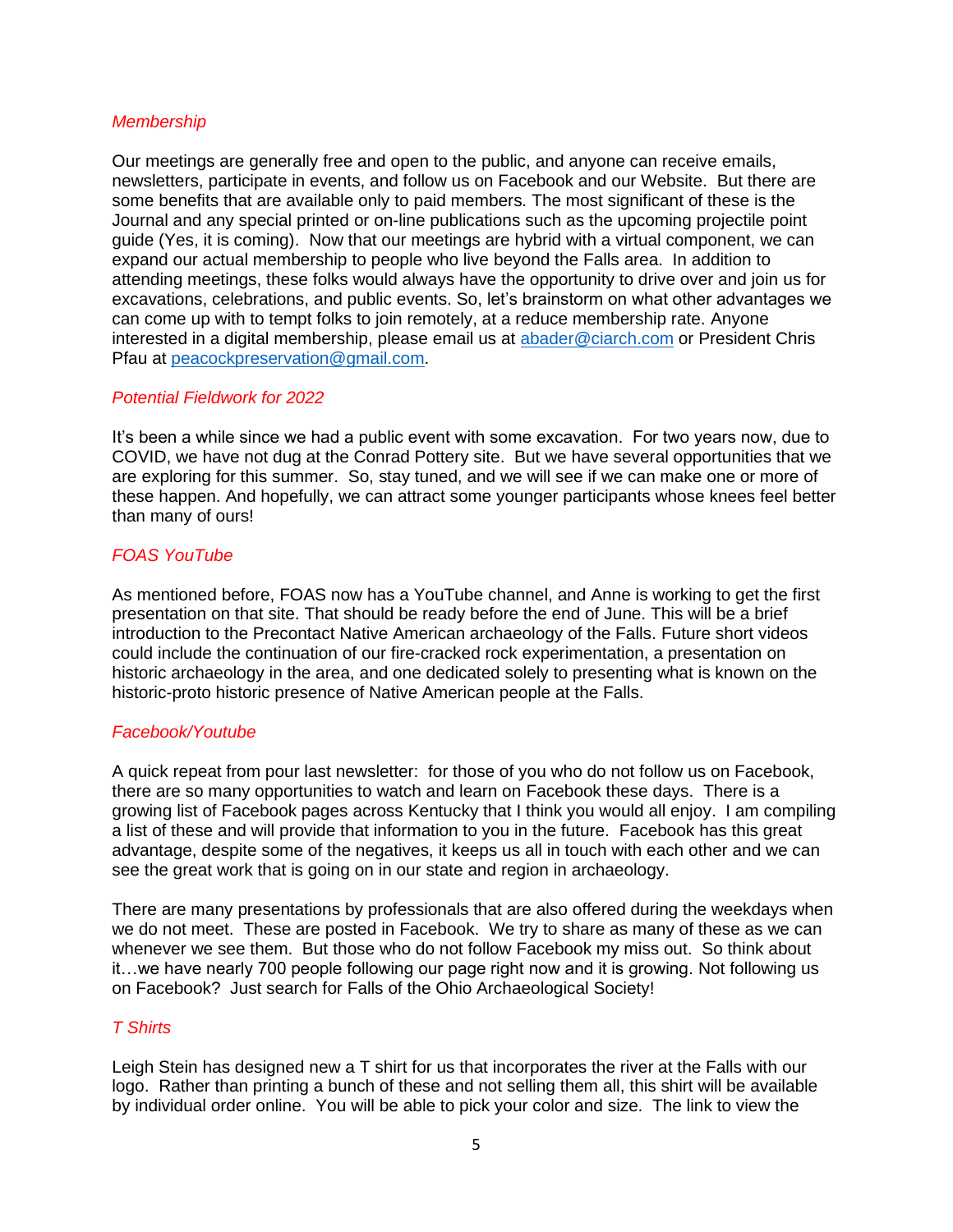shirts is <https://www.redbubble.com/i/t-shirt/FOAS-Logo-by-ciarchaeology/78533348.QUQES> . Copy the link into your browser to see these shirts and place an order.

#### *Officers Needed*

Finally, we want to recognize our officers who have on more than one occasion stepped up to keep FOAS going. We are still missing a President elect. Chris has already taken on an additional year in the absence of a vice-president. Please consider taking on this opportunity and responsibility. We have talented and creative members. While it can be a challenge, it does not take that much time, and it is always interesting to see where new leadership can take us. Our elections will be at the end of the year…so give this some thought!

#### *In Memoriam*

As many of you know, we lost another long-time FOAS member Jane Sarles recently passed. Jane was dedicated to local history and archaeology. She fought for years to have an archaeological park established to preserve the archaeological remains of the town of Old Clarksville, as well as those of the original Native American residents of the area. We only wish that she could see the plans and progress for Origin Park that are now underway for the area. Jane will be missed!

Her obituary from Newcomers funeral Home reads:

A 1950 New Albany High School graduate, Jane held a master's degree in library science from Indiana University-Bloomington and was a librarian at IU-Southeast, two



schools in Bedford, Indiana, public libraries in Jeffersonville and Charlestown, and Lanesville K-12 public school. After she retired in 1992, she devoted countless hours to exploring Clarksville's history and sharing it with the public.

She co-founded and led the town's first historical society, curated its first history museum, and organized a reenactment of the start of Lewis and Clark's 1804-06 journey West—achievements prompting the town to declare Dec. 22 "Jane Sarles Day" and to name a street off Eastern Boulevard "Jane Sarles Lane." She was officially named Clarksville town historian in 2014.

For nine years, her weekly column "Looking Back: Local History as Printed in Clark and Floyd County Newspapers Over the Last 100 Years" appeared in The Evening News, featuring such gems as: "Eddie T., the Utica fat boy who floats like a cork, will give a swimming exhibition Saturday evening at the foot of Spring Street at 6 o'clock" and "The Evening News notes that the flag at the courthouse remains at half mast, but so far as is known, nobody is dead."

Jane also wrote four books: "Clarksville, Indiana," 2001; "The Best of Looking Back," 2012; "Clarksville, Indiana: Then and Now," 2014; and "A History Lover's Guide to Kentuckiana," 2015.

She served on commissions for the Ohio River Greenway, Clarksville Historic Preservation, Falls of the Ohio and Buffalo Trace, received the John H. Minta Tourism Award from the Clark-Floyd Convention and Tourism Bureau, and was a finalist for Clark County Woman of the Year.